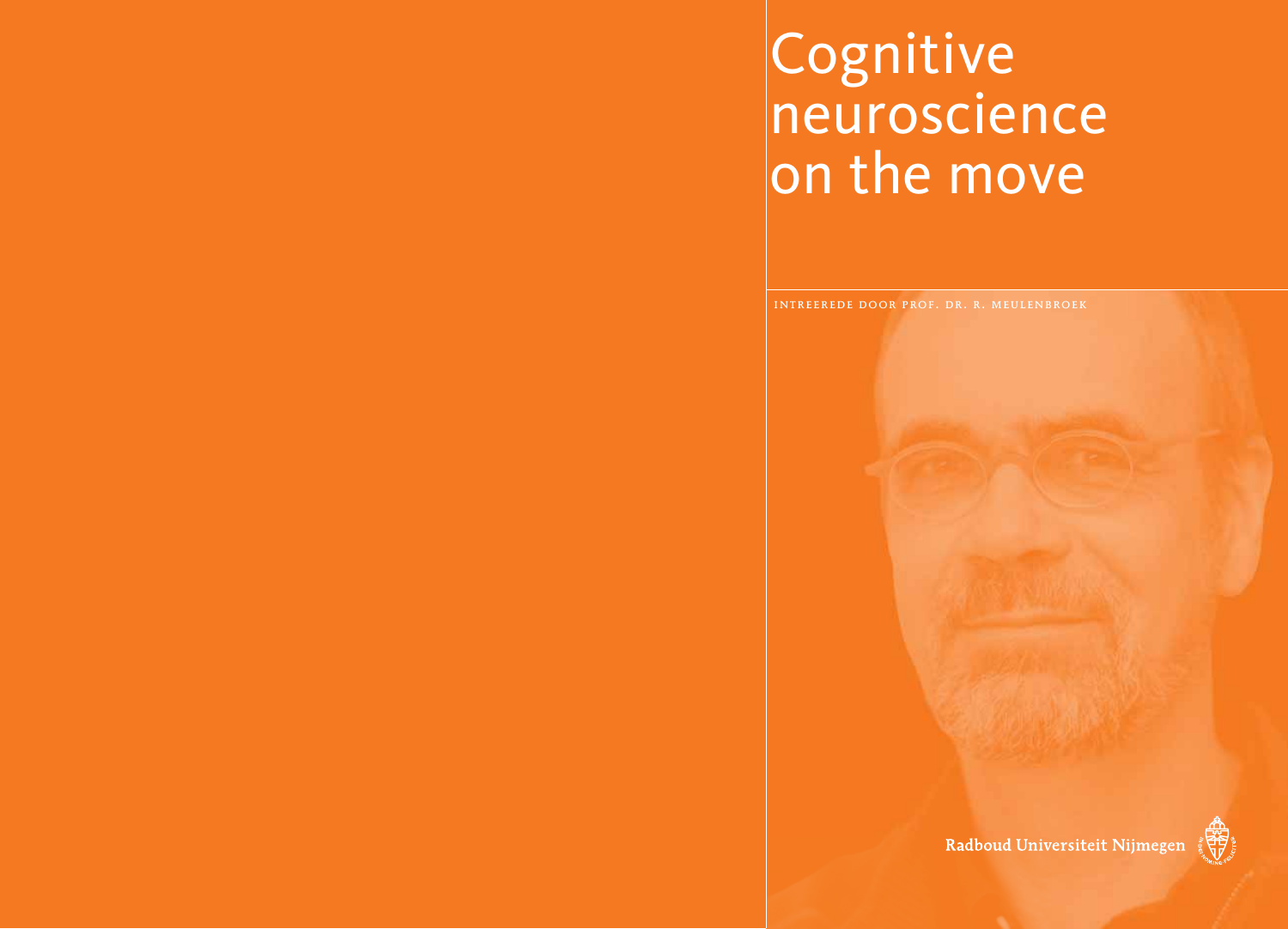## intreerede prof. dr. ruud meulenbroek



Ruud Meulenbroek pleit in zijn intreerede als hoogleraar Motorische Controle, in het bijzonder van Doelgericht Handelen, voor multidisciplinair onderwijs en onderzoek op het gebied van de cognitieve neurowetenschap. Met geavanceerde beeldvormingstechnieken onderzoekt deze discipline processen in de hersenen

van de mens terwijl deze complexe taken uitvoert en zij creëert daarmee nieuwe inzichten in de relaties tussen hersenen, cognitie en gedrag. Het nog jonge vakgebied vergt samenwerkingsverbanden die traditionele disciplinegrenzen overstijgen. Meulenbroek geeft uit zijn eigen onderzoekscarrière een aantal voorbeelden van dergelijke verbanden.

Dr. R.G.J. (Ruud) Meulenbroek (1958, Middelburg) is sinds 1 september 2007 hoogleraar bij de Faculteit der Sociale Wetenschappen van de Radboud Universiteit Nijmegen met als leeropdracht Motorische Controle, in het bijzonder van Doelgericht Handelen. Hij studeerde psychologie aan de Universiteit van Tilburg en de Radboud Universiteit Nijmegen en promoveerde in 1989 op de dissertatie 'A study of handwriting production: Educational and developmental aspects'. Sinds 1984 is hij werkzaam aan de Radboud Universiteit bij de groep Cognitieve Psychologie, ondergebracht in het 'Nijmegen Institute for Cognition and Information' (NICI). Meulenbroek is deskundig op het gebied van de motorische controle, met name de neurocognitieve achtergronden van de planning, uitvoering en coördinatie van bewegingen. Sinds 2004 geeft hij leiding aan het Europese onderzoeksproject 'Joint Action Science and Technology'. Sinds 2006 is hij opleidingsdirecteur van het tweejarige Master of Science-programma 'Cognitive Neuroscience' aan de Radboud Universiteit Nijmegen.

Radboud Universiteit Nijmegen

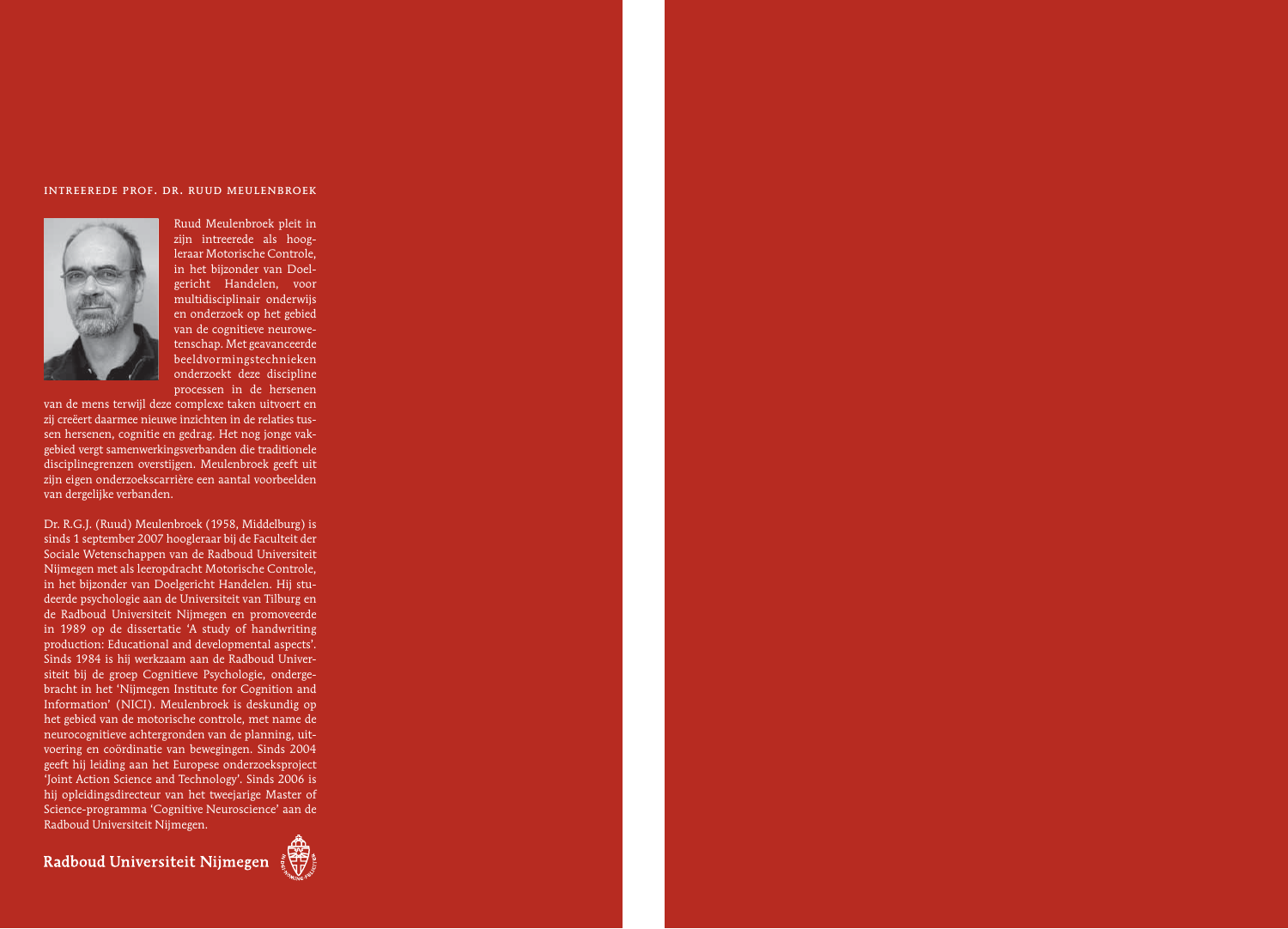cognitive neuroscience on the move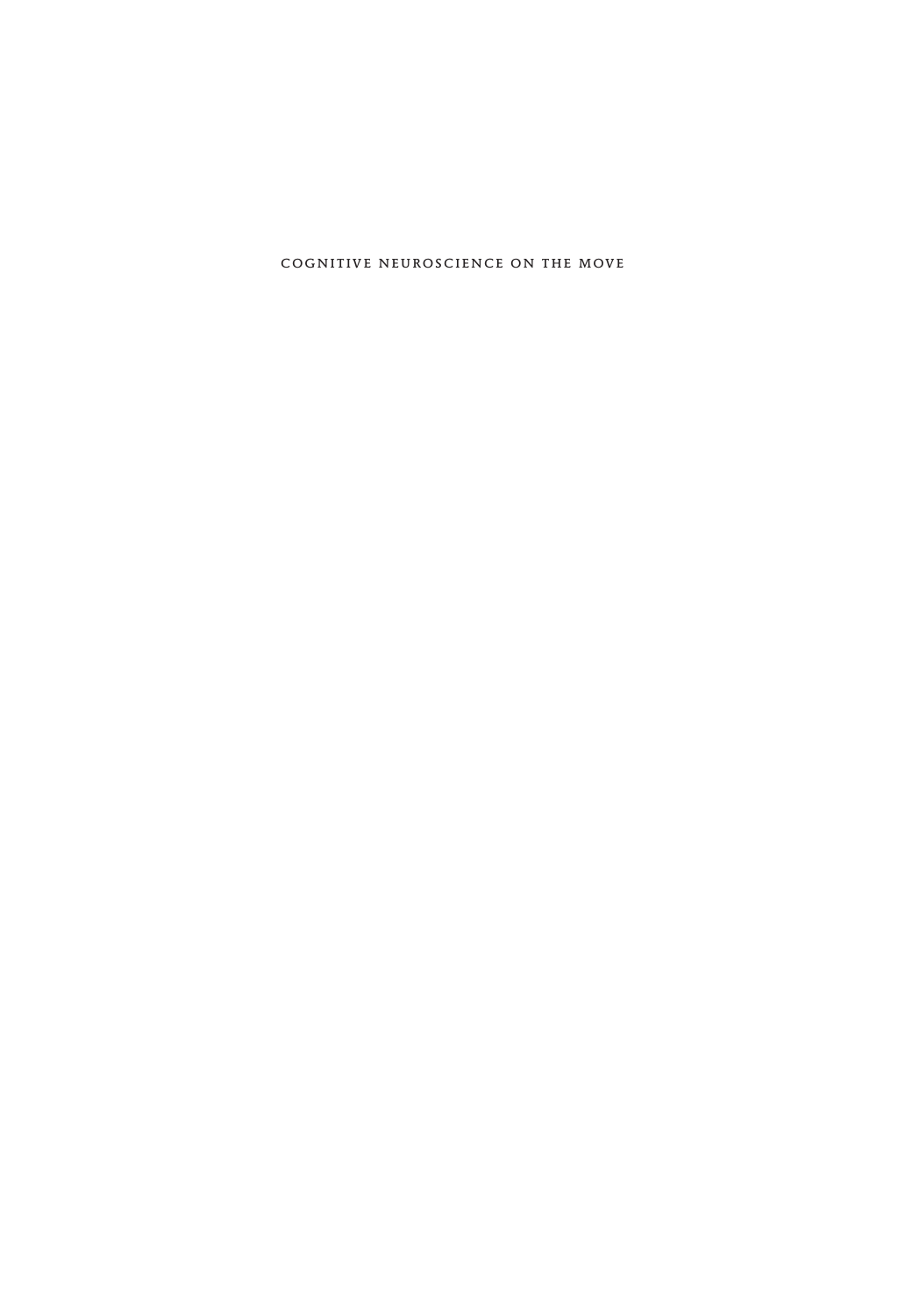# **'Cognitive neuroscience on the move'**

*Rede uitgesproken bij de aanvaarding van het ambt van hoogleraar Motorische Controle, in het bijzonder van Doelgericht Handelen aan de Faculteit der Sociale Wetenschappen van de Radboud Universiteit Nijmegen op donderdag 17 april 2008*

**door prof. dr. Ruud Meulenbroek**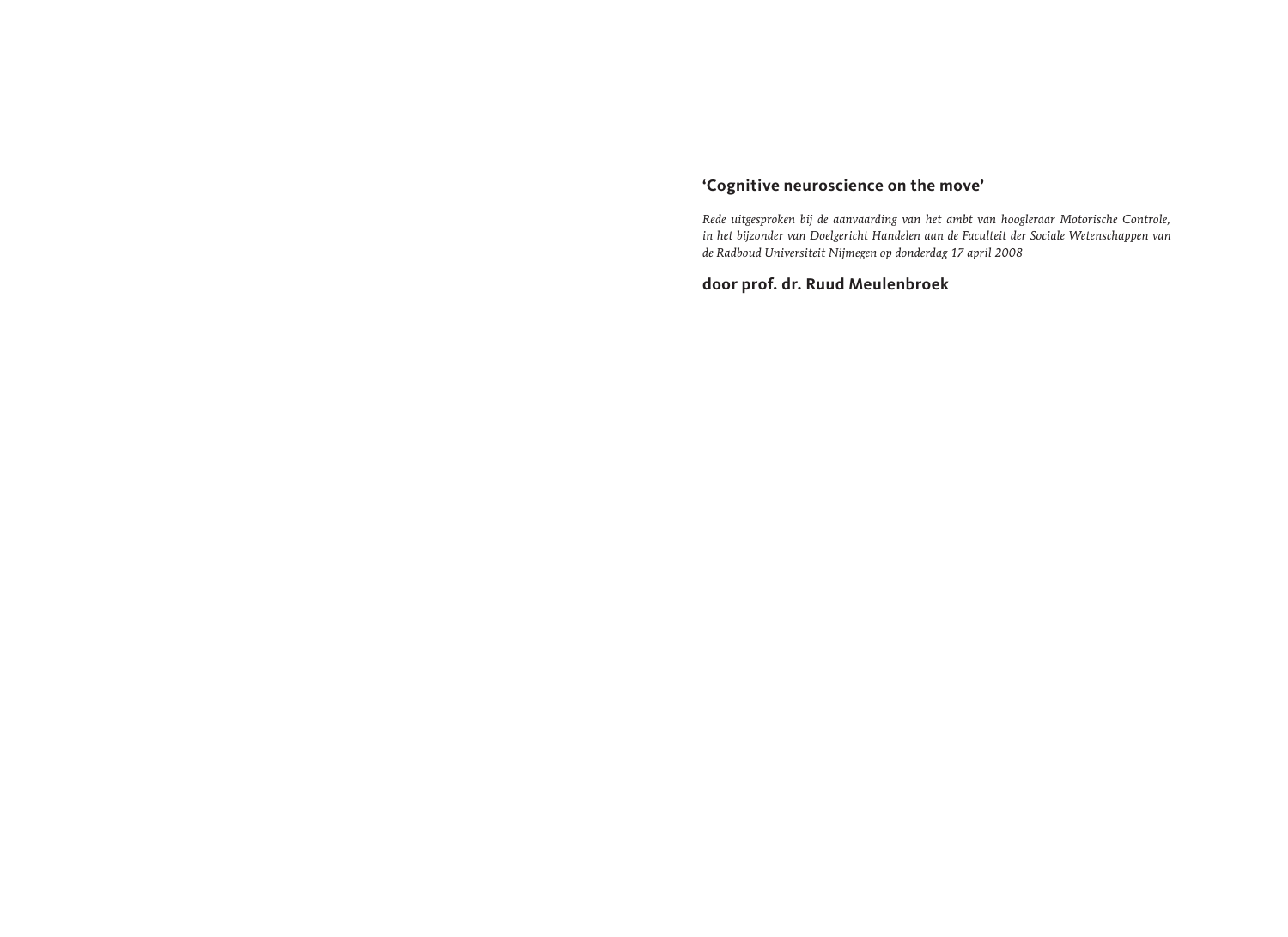Radactie: Hanneke Meulenbroek - van der Meulen Vormgeving en opmaak: Nies en Partners bno, Nijmegen Fotografie omslag: Bert Beelen Drukwerk: Thieme MediaCenter Nijmegen

#### isbn 978-90-9022739-9

© Prof. dr. R.G.J. Meulenbroek, Nijmegen, 2008

Niets uit deze uitgave mag worden vermenigvuldigd en/of openbaar worden gemaakt middels druk, fotokopie, microfilm, geluidsband of op welke andere wijze dan ook, zonder voorafgaande schriftelijke toestemming van de copyrighthouder.

*Mijnheer de rector, dames en heren,* 

Vanwege de aanwezigheid van enkele buitenlandse gasten en omdat ik met een deel van de aanwezige collega's en studenten dagelijks in het Engels communiceer, zal ik deze lezing in het Engels geven.

As a multidisciplinary science, Cognitive Neuroscience is on the move. Thanks to the development of new imaging techniques that allow scientists to track the oxygen consumption in the brain of subjects who are performing experimental tasks, research into the neural correlates of cognitive functions has been given a tremendous impetus. With the spatially accurate fmri technique and temporally accurate EEG method, cognitive neuroscientists now have powerful methodologies at their disposal to find answers to new research questions. With the addition of Transcranial Magnetic Stimulation (tms), the research is moving from the level of correlational to the level of causal relationships. Cognitive neuroscience tries to unravel the neuroanatomical, neurophysiological and neurocomputational mechanisms responsible for cognitive functions such as perception, memory, language and action. To accurately interpret the data obtained in this domain, sound theoretical models of the cognitive functions under study are indispensable. Furthermore, the research in this discipline also frequently involves neurodegenerative, neuropsychological or psychiatric disorders, which makes the domain clinically relevant as well.

The Radboud University has recognised the importance of this development. In 2002 the FC Donders Centre for Cognitive Neuroimaging was established on our campus. A year later, a two-year 'Master of Science' (msc) programme in Cognitive Neuroscience, or cns masters, was launched, a programme in which about 60 lecturers of five faculties and three research institutes strive to prepare a selected group of ambitious students for a career in science. It is an honour to be the director of such a prestigious programme that each year attracts roughly 25 students with a Bachelor's degree in



# Nijmegen CNS

Fig. 1. Logo van het cns 'Student Journal'

behavioural science, linguistics, biology, biophysics or the medical sciences. About half of the cns students that enroll in the programme obtained their bachelor degree at our university, a quarter did so at another Dutch university, and another 25% stem from foreign universities. Those students that meet the stringent selection criteria of the programme tend to belong to the top 5% of their cohort. Nevertheless, at the beginning of the programme I warn them that they, by definition, have deficiencies in their academic training so far, the reason being that their schooling was monodisciplinary whereas the cns programme is a multidisciplinary curriculum. The programme therefore not only requires excellent achievements in a cognitive-neuroscience domain-relevant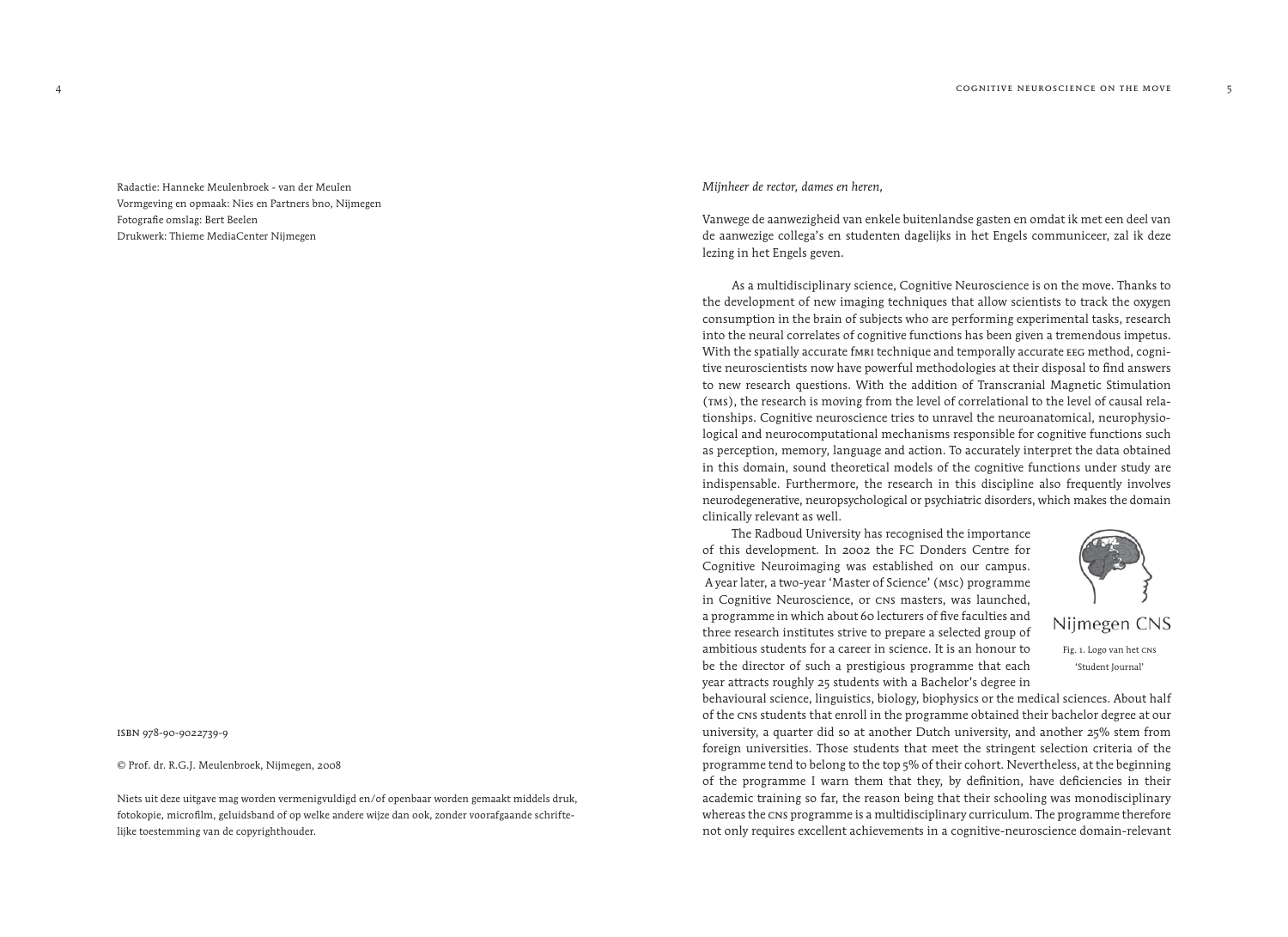bachelor's degree but also an academic attitude that is characterised by curiosity, endurance and modesty. As future scientists, besides being curious and persistent, having to clear many hurdles, cns students need to be modest and respectful to disciplines other than their own.

At the start of a challenging two-year master's programme my warning may seem demotivating to enthousiastic students but I am convinced it makes sense. Moreover, I think that the lecturers contributing to the programme, as well as university management, also need to embrace these preconditions for multidisciplinarity; if they don't, the endeavour is bound to fail. To support these claims I would like to take a detour in this lecture and discuss some studies in a research area that is most familiar to me: the study of human motor control. With this detour, I intend to show how these studies relate to cognitive neuroscience and to demonstrate the extent to which they profited from multidisciplinary collaboration.

# motor control

Human motor control is a research domain in which many disciplines play a part. Besides biophysics, neurophsyiology and biology, cognitive psychology has a prominent role in analysing the information processes that are necessary for goal-directed task performance. But what is goal-directed task performance? To mention just a few examples, maintaining your balance during stance and gait, exploring the environment by means of targeted eye, head and trunk movements, reaching, obstacle avoidance, grasping, object manipulation, speaking, typing, sports, playing music, handling a mobile phone, all forms of movement generation of which we readily recognise the behavioural goals. However, which cognitive processes underlie our ability to produce these forms of behaviour, is a question that is seldom asked. A neurocognitive scientist intrigued by the fundamentals of human action, perception and consciousness does pose that question. What processes occur during the preparation of movements? Which take place when people generate movements? And which are responsible for the evaluation of the results of goal-directed movements? We know that most of these processes are not directly observable and have to be inferred from clever experimentation. And what about cogni-



tion? How substantial is its role in human motor control? It has been suggested that its contributions are minimal. Should we indeed consider movements as mere reflexes that, through learning, have become more articulated? Or should they rather be seen as directly linked to perceptual invariants that, by association, elicit a fixed behavioural response from an in-built action repertoire? Or, as a third model posits, can movements be best explained by their intrinsic dynamic features? In my view, these noncognitive accounts of motor control, even though valuable and important to take into consideration, are insufficient explanations of goal-directed human action. Although a large part of the control processes seemingly require little or no conscious attention and thus seem to be automatic and effortless, skilled motor performance is always under cognitive control. Within the framework of this latter viewpoint, I have been involved in a series of experiments examining goal-directed arm, hand and finger movements, each study addressing a different question. A graphic overview of some of these studies is shown in Figure 2. I will now turn to some examples and highlight how the studies relate to the domain of cognitive neuroscience.

information processes

In the 1980s the search for independent information processing stages underlying complex task performance was very much in vogue in experimental psychology. Retrieving abstract movement representations from long-term motor memory, specifying the free parameters of these representations in a short-term motor buffer, and activating the relevant muscle groups that, when contracted, bring about the intended movements, are examples of such processes (see e.g. Sanders, 1983). Franciscus Donders, born in Tilburg (the Netherlands) in 1818, demonstrated that the duration of such stages could be estimated by subtracting the latency needed to initiate a simple movement from the latency required to start a more complex (1818-1889)motor task. Saul Sternberg (1969) refined this subtraction



Fig. 3. F.C. Donders

method such that both the duration and independence of the inferred information processes could be determined. One of my first studies in experimental psychology, conducted with Gerard van Galen (Meulenbroek & Van Galen, 1983), exploited Sternberg's additive-factor method. We asked the participants to perform a choice-reaction time task in which, following the presentation of a visual cue, they had to write the cursive letter 'g' either forwards or backwards. In addition, the letter was to be produced either small or large, and finally, either in a forward or backward slanted version. The latter manipulation forced the participants to contract their wrist muscles when writing the first submovement of the allograph 'g' or their finger-thumb muscles, respectively. The Fig. 2. Examples of goal-directed movements studied. effects of the three task variables on the choice reaction times were, as we expected,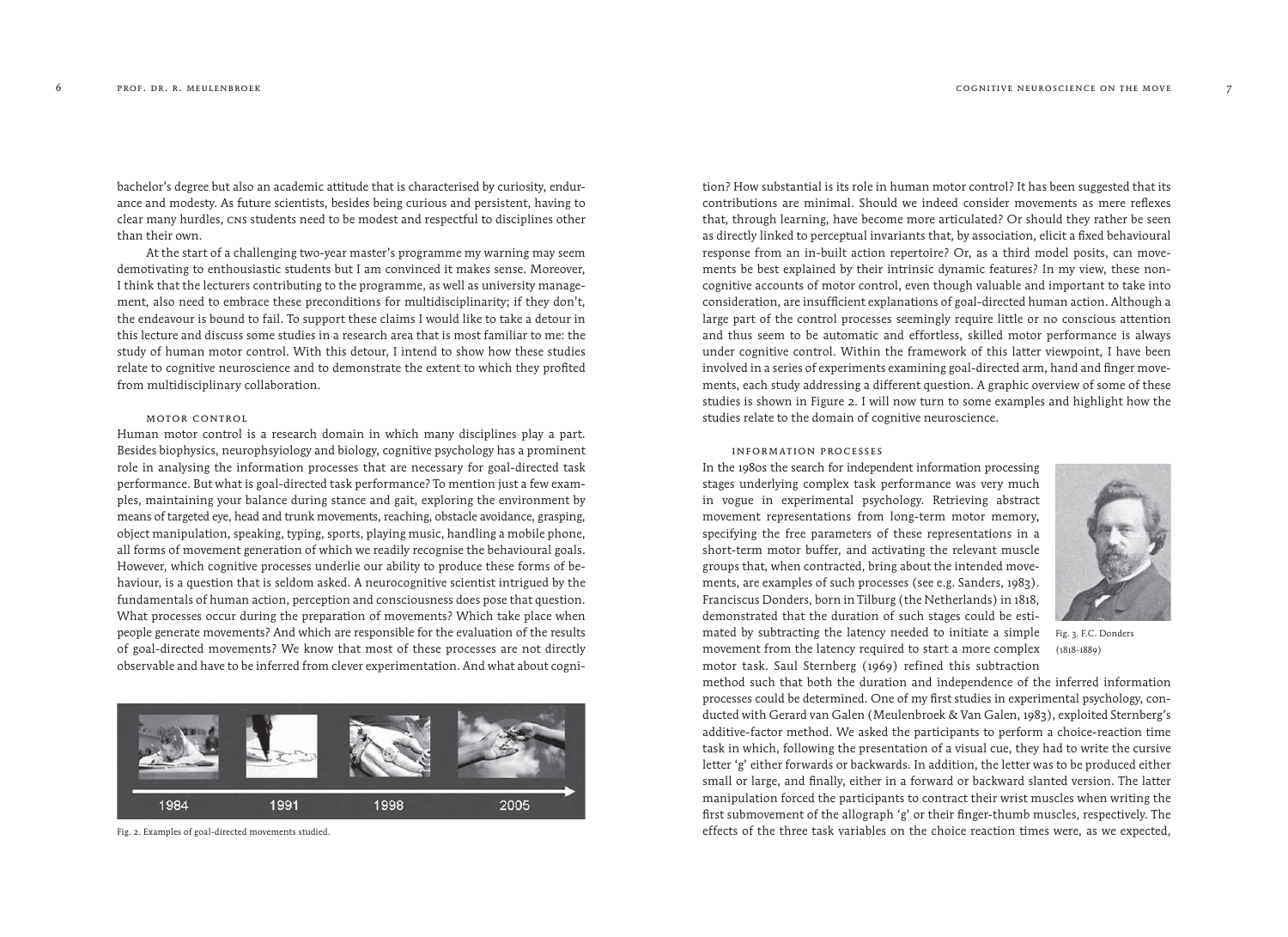additive, which confirmed our model that claimed that programming, parameterisation and initiation were to be seen as subcomponents of movement preparation (Fig. 4). For cognitive neuroscience such a differentiation of processes is crucial because it can guide the search for the brain structures responsible for these processes. For instance, it allows hypotheses that programming corresponds with frontal brain activity, parameterisation with basal ganglia activity and initiation with activity in the parietal-prefrontal circuitry to be tested.



Fig. 4. Model of cursive handwriting (see Schomaker and Van Galen, 1996).

#### movement directions

In the search for a principle that simplifies the control over the large number of muscles that contribute to graphic movements, the separate contractions of wrist and fingerthumb muscles during manipulations of a writing tool had been recognised earlier. I refer to the 1979 cybernetic model of cursive handwriting movements by Vredenbregt and Koster and Hollerbach's 1981 oscillation theory of handwriting (Fig. 5). Ar Thomassen and I later showed that in a free line-drawing task the principle yields preferences for anatomically simple movement directions, that is, directions that either require wrist rotations or finger-thumb excursions (Meulenbroek & Thomassen, 1991). In the horizontal, graphic plane these joint rotations correspond to diagonal movement directions (see Fig. 5). We additionally demonstrated that participants also display a strong preference for horizontal and vertical movements, the perceptually salient axes in such drawing tasks. As to their link with observations in cognitive neuroscience, these findings on movement-direction preferences correspond to the claim that some areas of the brain code information in allocentric spatial codes, like the premotor cortex, and other regions primarily process information in egocentric codes, like the parietal cortex. Thus, behavioural studies into the determinants of directional preferences are closely linked to studies in cognitive neuroscience that address coding in multiple coordinate systems.



Fig. 5. Simplified model of directional preferences in free line-drawing (Meulenbroek & Thomassen, 1991)

# muscle stress

That a combination of orthogonally oriented oscillators can describe the curvilinear movements that occur in handwriting, was a powerful new insight. However, the description was limited to the low-frequency oscillations of handwriting movements while high-frequency components are also crucial in motor control. This becomes painfully clear when we consider the symptoms of neurodegenerative disorders like Parkinson's and Huntington's disease and multiple sclerosis. It is a well-known phenomenon that fatigue, task demands and stress tend to exacerbate muscle stiffness and tremors in patients. That the same factors may have similar, but, of course, much smaller effects on the high-frequency oscillations in the movements executed by healthy control subjects, is less well known. The insight that people adaptively exploit biomechanical and cognitive control mechanisms to avoid the loss of control that is associated with high-frequency oscillations due to increased muscle stiffness during movement production, is likewise hardly acknowledged. Among others, Gerard van Galen, Majken Hulstijn, Gijs Bloemsaat, Wouter Hulstijn and I have investigated this clinically relevant topic. The aim of our endeavours was to better understand Repetitive Strain Injury, a disability resulting from excessive use of the arm-hand-finger system in high-precision tasks, eventually leading to severe, debilitating pains in wrist, arm and neck. In one of our more recent studies (Meulenbroek et al., 2005) we asked participants to write a complex letter pair (such as nn, nm, mm or mn; Fig. 6) after they had been drawing ellipses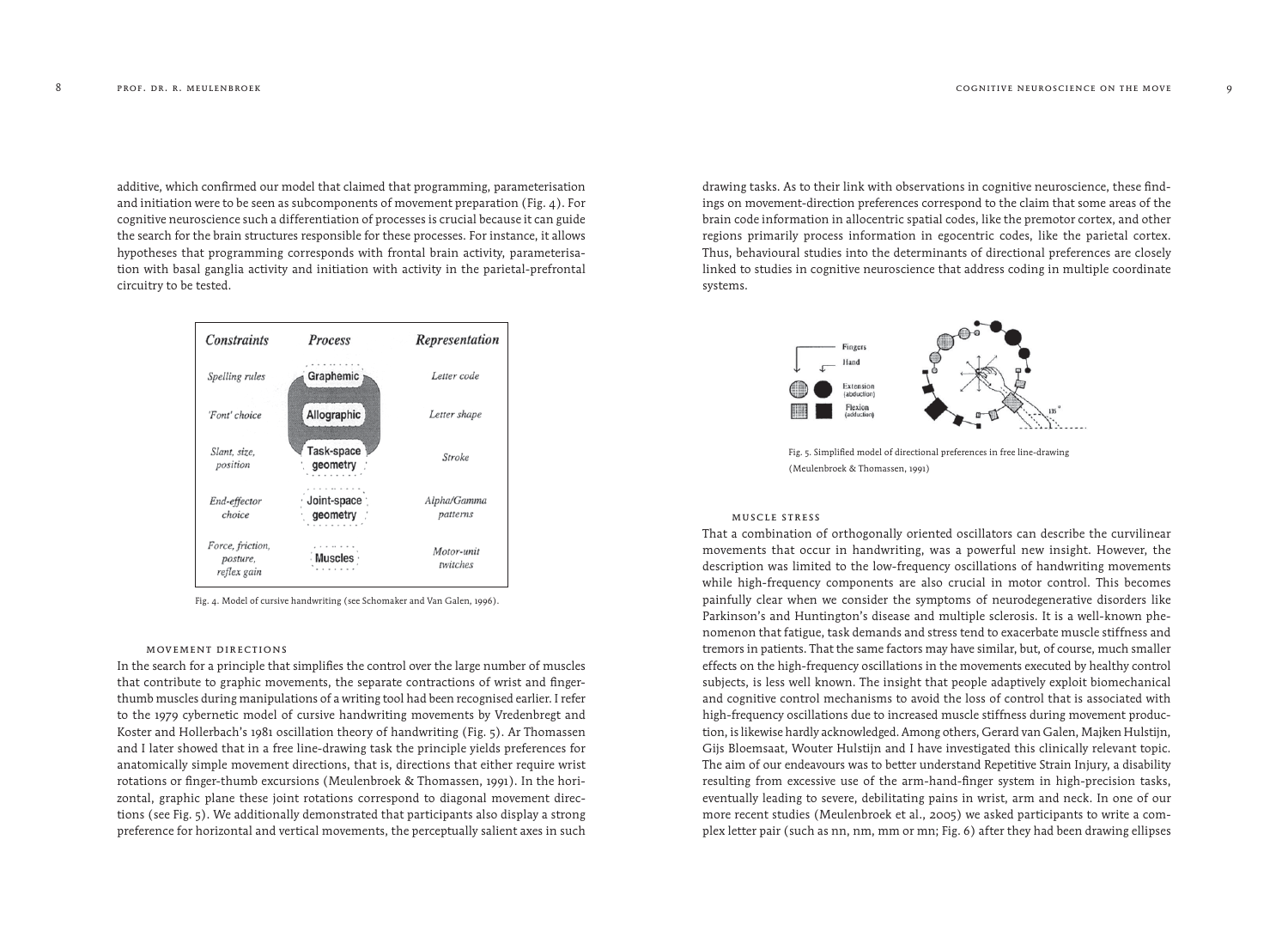for 6 seconds. Through headphones we concurrently presented the participants with an annoying sound while recording the surface-emg of six forearm muscles as well as the speed of their movements. We concluded that muscular co-contraction was exploited to minimise the adverse effects stressors had on movement production. How neurobiological mechanisms manage to contain these high-frequency movement components is, however, still not well understood. Hopefully, our views and claims on this matter may guide future fmri studies into the neural correlates of rsi.



Fig. 6. Sample of handwriting data as obtained in Meulenbroek et al. (2005). The emg data analysed in this study are not shown.

#### motion planning

Our studies into the cognitive basis of directional preferences in free-line drawing tasks and into the modulation of co-contraction in response to increasing task demands demonstrated that biomechanical and cognitive factors jointly determine how people control the degrees of freedom available to them during the production of movements (Bernstein, 1968). This knowledge formed the basis of a longlasting collaboration with David Rosenbaum from Pennsylvania State University (usa) and Jonathan Vaughan from Hamilton College (usa) in which we developed a computational theory of motion

planning. We based our theory on the assumption that goal-directed movements are prepared first by selecting a goal posture best suited to complete the task, and then by planning a movement towards that particular goal posture (Rosenbaum, Meulenbroek, Vaughan, & Jansen, 2001). Both planning processes are, according to our theory, embedded within a hierarchical representation of task goals. Accordingly, typical goals of a prehension task are: trying to grasp an object accurately, containing the effort that is put into the prehension movement, and avoiding colliding with obstacles that occur along the way (Fig. 7).



Fig. 7. Simulation of grasping movement and abstacle avoidance (Rosenbaum et al., 2001).

The prioritised goal list serves as a reference frame for the planning process. Success or failure subsequently determines whether in a next motion attempt less or more time needs to be reserved for planning. Our model of motion planning found support in the animal studies of Graziano (2002), which showed that, independent from the starting posture of a monkey's arm, 500 ms of electrical stimulation of regions in the premotor cortex elicited lifelike arm movements towards an invariant goal posture. In his publications Graziano makes use of the concept of 'goal-posture neurons', which demonstrates a remarkable convergence of insights obtained in neurophysiological research and our cognitive, computational theory of motion planning.

joint coordination The posture-based motion planning theory prompted a great deal of new research, not only in our own departments but also in other institutes where fundamental and applied motor control were being investigated. Some of our studies were aimed at evaluating key claims of our theory, others were directed at testing whether our theory could also be applied to tasks other than the ones that we had used to develop



Fig. 8.A. The cursive letter *f* generated with simulated arm-, hand- and finger movements. B. The letter *f* simulated via hip-, shoulder- and elbow movements (Meulenbroek et al., 1996).

the theory. Of both types of research I would like to mention an example. In 1996 we applied our theory to cursive handwriting (Meulenbroek et al., 1996). By assuming that, in essence, handwriting consists of co-articulated series of small reaching movements, we not only succeeded in simulating handwriting movements in a lifelike manner, we were also able to account for a core phenomenon in motor control, namely motor equivalence. The phenomenon entails that, when given a goal for a particular movement pattern, people can use multiple means to reach that goal (Bernstein, 1967; Fig. 8). Humans are, for instance, similarly capable of writing their signature with a ballpoint pen on a piece of paper and, on a much larger scale, on the beach, in the sand using a foot. The ability to create spatially similar output demonstrates that in both these cases muscle-independent representations must underly the planning of the various movements. The motor-equivalence phenomenon is addressed in many neurocognitive studies that focus on the control of arm movements. They support the claim that in the frontal cortex key planning processes take place in an allocentric, muscleindependent frame of reference. The second example in which we put the generality of our model to the test involved the production of music.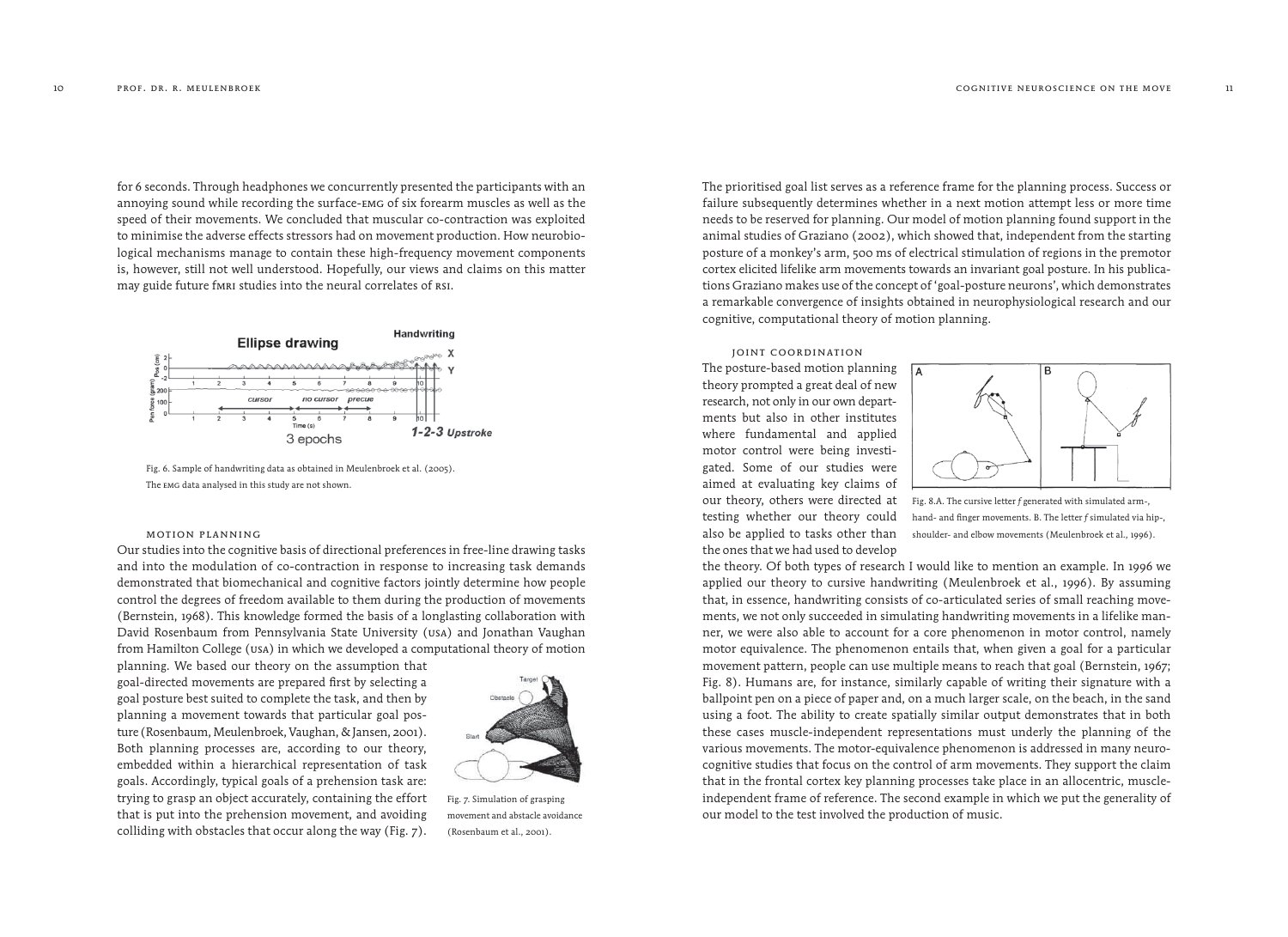# finger positioning

We addressed the motor-equivalence phenomenon as it occurs in guitar playing. Several different positions on the neck of the guitar can lead to identical tones. This implies that, given a certain musical score, a guitar player needs to choose how and where to produce the desired tones on the guitar neck. In 2002, Hank Heijink and I showed that the optimalisation principles as formulated in our posture-based motion planning theory also applied to a musical context (Heijink & Meulenbroek, 2002; Fig. 9). Apart from musical goals, biomechanical efficiency principles co-deter-



Fig. 9. Set-up to test theory of Rosenbaum et al. in guitar playing (heijink & Meulenbroek, 2002).

mined the spatiotemporal features of the finger displacements of expert guitar players, which we regarded as a corroboration of our motion planning theory. How intricate the motion planning process is, was demonstrated by others in imaging studies that revealed that different brain structures become activated for the same finger movement sequence depending on the way they are educed, for instance when they are generated while the player is reading a musical score, or when his performance is the result of a creative improvisation process in the absence of external cues, or when he is merely imagining the sequence without actually producing it. Now that cognitive views on planning can be corroborated or challenged by neuroscientific observations, cognitive neuroscientific research is confronted with new challenges to try and specify the underlying mechanisms, topography and structure of movement representations in more detail (De Lange, Hagoort & Toni, 2006).

#### parameter setting

A central claim of the posture-based motion planning theory that we have recently put to the test concerns goal prioritisation. The claim states that motion planning is embedded within a prioritised list of task constraints that need to be satisficed. If the list is long or complicated, people will take ample time to prepare their movements but if the list is short and straightforward, motion planning will not take them much time. For cyclical movements that require people to attend to two movement goals simultaneously, prioritised task-constraint satisfaction implies that they will try to find clever ways of bypassing their limited capacity to comply with these concurrent goals. One way is by exploiting biomechanics. Normally, an increase in movement amplitude coincides with a decrease in movement frequency and a decrease in amplitude with a frequency increment. In one of our experiments we asked participants to perform a loop-writing task in which, per trial, the frequency and amplitude of the target movements were imposed. We carefully analysed from one movement to the next the errors the participants generated and the extent to which the errors changed as a function of time (Fig. 10). This revealed that specifically under high speeds people cleverly exploit the biomechanical inverse relationship between movement amplitude and frequency (Bosga, Meulenbroek & Rosenbaum, 2005). How complex movements are generated, monitored and adjusted is one of the core topics in today's cognitive neuroscience and our paradigm may, in principle, contribute to this type of research in which time-series analyses have not yet been exploited to the full (De Bruijn, Sabbe & Hulstijn, 2006).



Fig. 10. Amplitude-frequency changes towards a goal parameter combination (Bosa, Meulenbroek & Rosenbaum, 2005).

### collaborative motor control

Most studies into how people coordinate joint movements have, to date, focused on the tacit entrainment or mimicking of rhythmic motion patterns in tasks that lack any shared action goal (see e.g. Schmidt & O'Brien, 1997; Richardson et al., 2006). When speaking, for instance, people tend to adopt each other's speech rhythm. In our European research project 'Joint Action Science and Technology' (JAST) Jurjen Bosga and I have recently explored collaborative motor control when two people have to perform a goaldirected cyclical motor task together. In particular, we asked participants to jointly generate sideward movements of a particular amplitude and frequency while balancing on a rocking board (Bosga & Meulenbroek, 2007). The task is a typical exercise that is applied in physiotherapeutic settings to retrain people's sense of movement coordination. Using the same paradigm we employed in our parameter-setting experiments, we could show that also dyads cleverly exploit biomechanics in order to leave sufficient room to cognitively monitor both one's own actions and those of the co-actor while trying to anticipate each others' errors. The study is part of a larger research project that aims at capturing the neurocognitive basis of joint perception, reasoning and action in collaborative task performance. The neurocognitive processes of joint action studied in this project are summarised in Figure 11.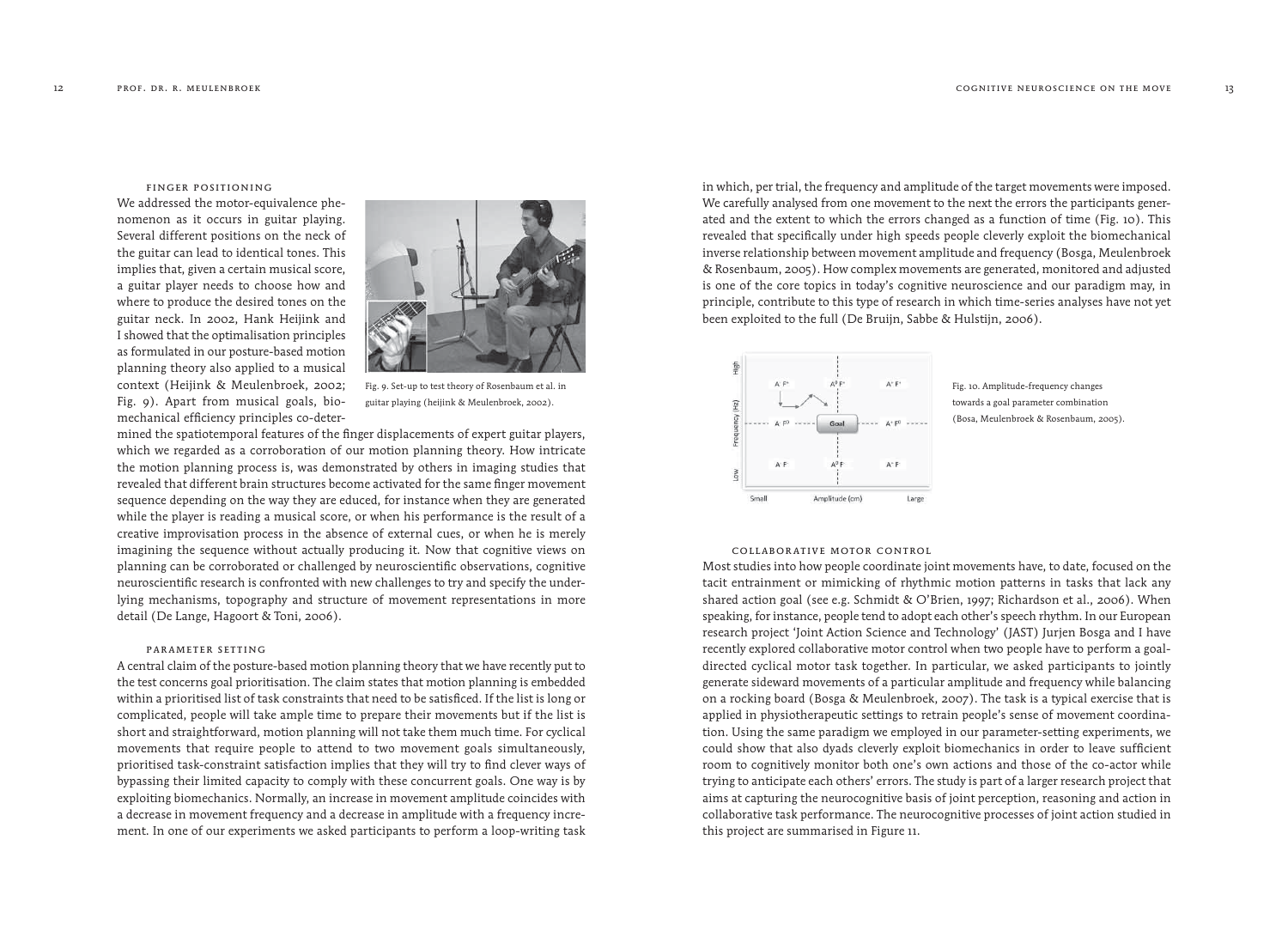

Fig. 11. Neurocognitive model of joint action (Newman-Norlund et al., 2007).

# multidisciplinarity

At the start of my lecture I emphasised that neurocognitive research needs functional models of cognitive processes involved in perception and memory, and the perception and production of language and action. Researchers need such models as they provide a reference framework which enables them to draw inferences from the data they obtain in their investigations, whether these exploit behavioural, fmri, eeg, meg or tms techniques. By describing some of the motor control studies I have been involved in since the 1980s, I hope I have demonstrated that cognitive scientists can provide such models. It is their refined views on the information processes that are assumed to underlie cognitive functions that yield testable hypotheses about brain regions taken to subserve these functions. The models that I have discussed provide workable hypotheses. It is clear that building comprehensive neurocognitive models relies on the insights and input of many. Luckily, in my endeavours I have not only been able to draw on many fellow cognitive psychologists but also on physiologists, biophysicists, information technologists and engineers; specialists in applied sciences like developmental psychology and physiotherapy have likewise contributed much to the work. All showed the exact combination of curiosity, endurance and modesty that I have mentioned as prerequisites of multidisciplinarity. Research can only become truly multidisciplinary if, for example, the biophysicist does not strictly adhere to physical laws alone but gives room to the experimental psychologist to formulate hypotheses about the cognitive control of movements, and, if the cognitive psychologist, in turn, recognises the extent to which movements are determined by biophysical principles.

## interfaculty curricula

From the above it will have become clear that I fervently support multidisciplinarity in science and, rather than remaining the exception to the rule, it should be acknowledged

as one of the most powerful means to move cognitive neuroscience forwards. I feel that both our academic curricula and infrastructures should reflect this notion more than they have done to date. Simply allocating university funds, and especially those aimed at promoting multidisciplinary programmes, across faculties without specifying shared responsibilities, is, in my view, wholly misguided. If experts in cognitive neuroscience are to teach the future generations of researchers in their multidisciplinary domain, their efforts should be fully recognised and compensated. If the two-year research master's programmes are to truly add to our universities' regular bachelor-master curricula, they deserve the full support of all parties involved (Koninklijke Nederlandse Akademie van Wetenschappen, 2008). As the director of the Radboud University's ambitious Cognitive Neuroscience Master's programme, but even more so as an enthusiastic researcher advocating multidisciplinary collaboration, I urge the management of all faculties that participate in the cns programme to take up their responsibility and follow the example set by the Faculty of Social Sciences by recognising and committing to the programme and to accordingly provide the necessary didactical and financial support.

#### significant others

And now I would like to turn to the acknowledgements. I will try to be as accurate as possible in mentioning all that have contributed to my career, but if I leave someone out, this is due to my already slightly failing memory functions rather than to any other reason. First of all, I thank the University Board for putting their trust in me to direct the most ambitious two-year research-master programme of this university. For my academic career I am indebted to Pieter Kop, Gerard van Galen, Arnold Thomassen, Wouter Hulstijn, David Rosenbaum and Jonathan Vaughan, all highly motivated scientists who have inspired me in my studies of the cognitive basis of human motor control. To start with, Pieter, who, back in Tilburg, first noticed my multidisciplinary mindset and motivated me to become a scientist. Then in Nijmegen Ar took over and I very much appreciated your belief in me and your support in providing me a tenure track. Gerard, you were not only an excellent PhD supervisor to me but also a wonderful colleague. I'd like to extend a special warm thanks to David Rosenbaum. Ever since your sabbatical stay in the Motor Control Nucleus at the nias in Wassenaar in 1998, we have entertained an inspiring professional and also close personal relationship, which I cherish both. I am also grateful to the longlasting collaborations with Stefan Swinnen of the Catholic University Leuven, Belgium, and Annie Vinter of the University of Dijon, France. Doing research together and encouraging each others' PhD students has been very rewarding. Since 1984 I have greatly enjoyed working with my nici colleagues from the 'Action, Intention and Motor Control' group: Harold Bekkering, Pieter Medendorp, Ardi Roelofs, Ivan Toni and Bert Steenbergen. I appreciate the instrumental role that Charles de Weert and later Herbert Schriefers have played in supporting my position. Herbert, you stood at the cradle of the cns masters, which I now proudly represent.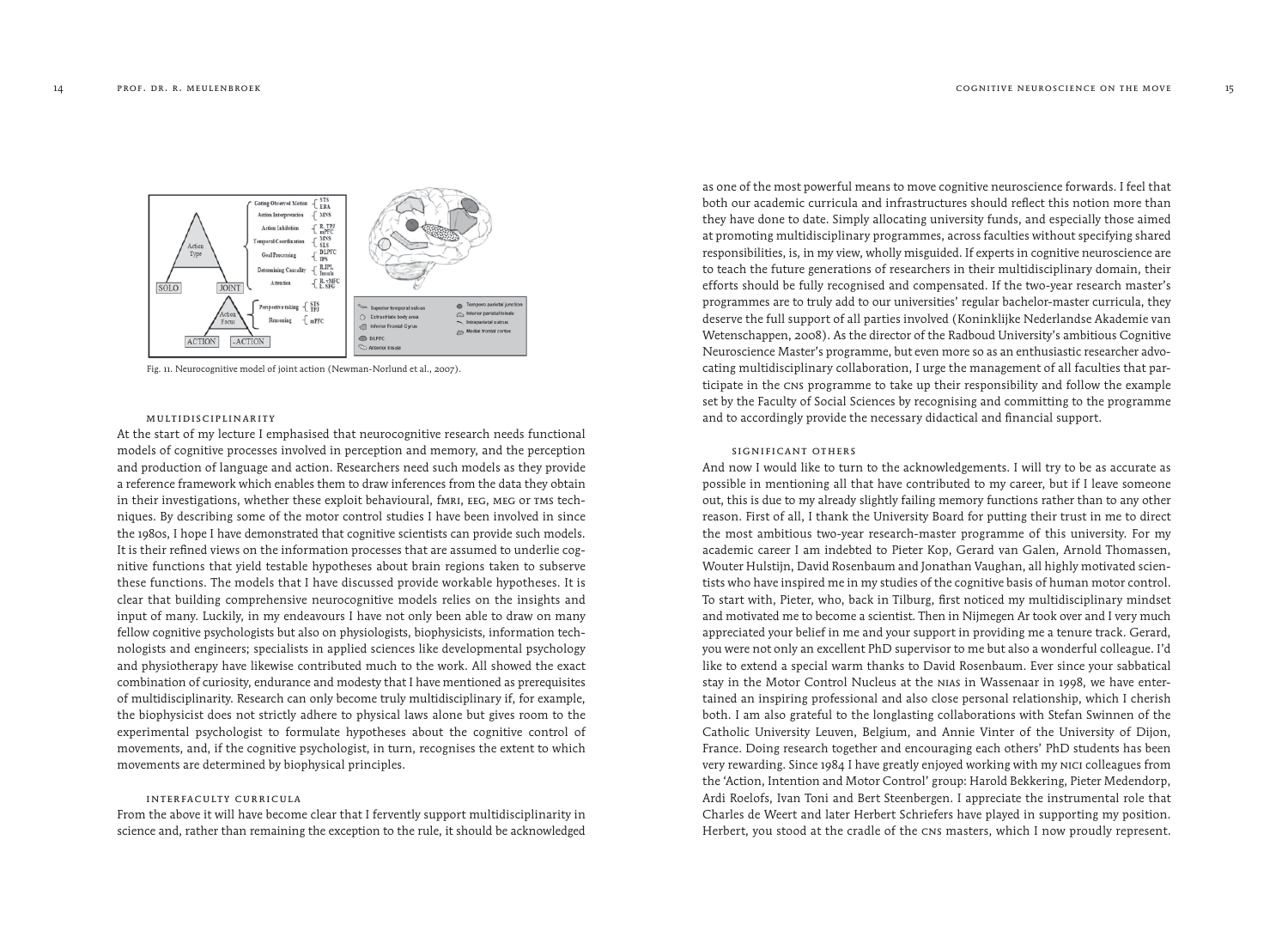An academic career is impossible without the help of students, interns, junior and postdoc researchers. That's why I like to mention all the PhD students I have had the pleasure working with: Joost Schillings, Edwin van Thiel, Mary Klein Breteler, Hank Heijink, Gijs Bloemsaat, Paul Lemmens, Janneke Lommertzen and Jurjen Bosga. Although not always easy, we never failed to reach consensus and our joint efforts have been truly worthwhile. The 'nwo-magw'-funded research programme on human object manipulation from a perception-action perspective that I coordinated and participated in together with Stan Gielen, Geert Savelsbergh, Astrid Kappers and Hanneke van Mier proved an important step towards large-scale multidisciplinary research. Particularly inspiring has been the nici jast team that Harold Bekkering and I have been managing since October 2004. This European project relies heavily on Ellen de Bruijn, Majken Hulstijn, Raymond Cuijpers, Hein van Schie, Roger and Sarah Newman-Norlund, Jurjen Bosga as well as many research assistants. The jast colleagues at the Max Planck Institute for Psycholinguistics and the FC Donders Centre for Cognitive Neuroimaging, Jan-Peter de Ruiter, Ivan Toni and Matthijs Noordzij are also respected contributors to this comprehensive venture. Ever since my start at the kun, now Radboud University, I have come to realise that the technical support of our research is exceptional. In this context, special thanks go to Chris Bouwhuisen whose support I have highly appreciated over the many years of working together. I thank the lecturers and students of the Cognitive Neuroscience Master's programme for placing their trust in me, even though at times tough decisions needed to be made that caused some upheaval. Saskia Schepers as coordinator of the programme and Yvonne Schouten as secretarial assistant, both highly committed to the cause, are indispensible support staff for which I am very grateful. I would also like to thank my family and especially Truus. I'm so very glad that you have been there for me for such a long time now. Like you, I know that if they could have been here, my parents would have been proud too. Last but not in the least: many thanks to you, Hanneke. The book in which Michel Foucault described the 'linguistic turn' made a great impression on me. He called it 'Les mots et les choses'. To me you are both.

### references

- Bernstein, N. (1967). *The co-ordination and regulation of movements*. Oxford: Pergamon Press.
- Bosga, J., Meulenbroek, R.G.J., & Rosenbaum, D.A. (2005). Deliberate control of continuous motor performance. *Journal of Motor Behavior, 37 (6)*, 437–446.
- Bosga, J., & Meulenbroek, R.G.J. (2007). Interpersonal movement coordination in jointly moving a rocking board. In N. Gantchev (Ed.), Proceedings of MCC2007, Sofia, Bulgary, October 2007.
- Bruijn, E. De, Sabbe, B., & Hulstijn, W. (2006). Effects of antipsychotic and antidepressant drugs on action monitoring in healthy volunteers. *Brain Research*, 1105, 122-129.
- De Lange, F., Hagoort, P., & Toni, I. (2005). Neural Topography and Content of Movement Representations. *Journal of Cognitive Neuroscience, 17 (1)*, 97-112.
- Donders, F.C. (1868). *Over de snelheid van psychische processen*. Onderzoekingen gedaan in het Physiologisch Laboratorium der Utrechtsche Hoogeschool, 1868-1869, Tweede reeks, II, 92-120.
- Foucault, M. (1966). Les mots et les choses: Une archéologie des sciences humaines. Paris: Gallimard.
- Georgopoulos, A.P., Caminiti, R., Kalaska, J.F., & Massey, J.T. (1983). Spatial coding of movement: A hypothesis concerning the coding of movement direction by motor cortical populations. In: Massion J, Paillard, J., Schultz, W., Wiesendanger, M. (Eds.), Neural coding of motor performance. *Experimental Brain Research [Suppl]*, 7, 327-336.
- Graziano, M.S.A., Taylor, C.S.R., Moore, T., & Cooke, D.F. (2002) The cortical control of movement revisited. *Neuron, 36*, 349-362.
- Heijnk, H., & Meulenbroek, R.G.J. (2002). On the complexity of classical guitar playing: Functional adaptations to task constraints, *Journal of Motor Behavior, 34*, 339-351.
- Hollerbach, J.M. (1981). An oscillation theory of handwriting. *Biological Cybernetics, 39*, 139-156.
- Koninklijke Nederlandse Akademie van Wetenschappen (2008). *Onderzoekmasters in de sociale wetenschappen: Eerste ervaringen*. Advies van de Sociaal-Wetenschappelijke Raad. (ISBN 978-90-6984-536-4).
- Meulenbroek, R.G.J., & Van Galen, G.P. (1988). Foreperiod duration and the analysis of motor stages in a line-drawing task. *Acta Psychologica, 69*, 19-33.
- Meulenbroek, R.G.J., & Thomassen, A.J.W.M. (1991). Stroke-direction preferences in drawing and handwriting. *Human Movement Science, 10*, 247-270.
- Meulenbroek, R.G.J., Rosenbaum, D.A., Thomassen, A.J.W.M., Loukopoulos, L.D., & Vaughan, J. (1996). Adaptations of a reaching model to handwriting: How different effectors can produce the same written output, and other results. *Psychological Research, 59*, 64-74.
- Meulenbroek, R.G.J., Van Galen, G.P., Hulstijn, M., Hulstijn, W., & Bloemsaat, J.G. (2005). Muscular co-contraction covaries with task load to control the flow of motion in fine motor tasks. *Biological Psychology, 68 (3)*, 331-352.
- Newman-Norlund, R.D., Noordzij, M.L., Meulenbroek, R.G.J., & Bekkering, H. (2007). Towards a functional model of joint action in human agents. *Social Neuroscience, 2 (1)*, 1-18.
- Richardson, M.J., Marsh, K.L., & Schmidt, R.C. (2006). Effects of visual and verbal interaction on unintentional interpersonal coordination. *Journal of Experimental Psychology: Human Perception and Performance, 31 (1)*, 62-79.